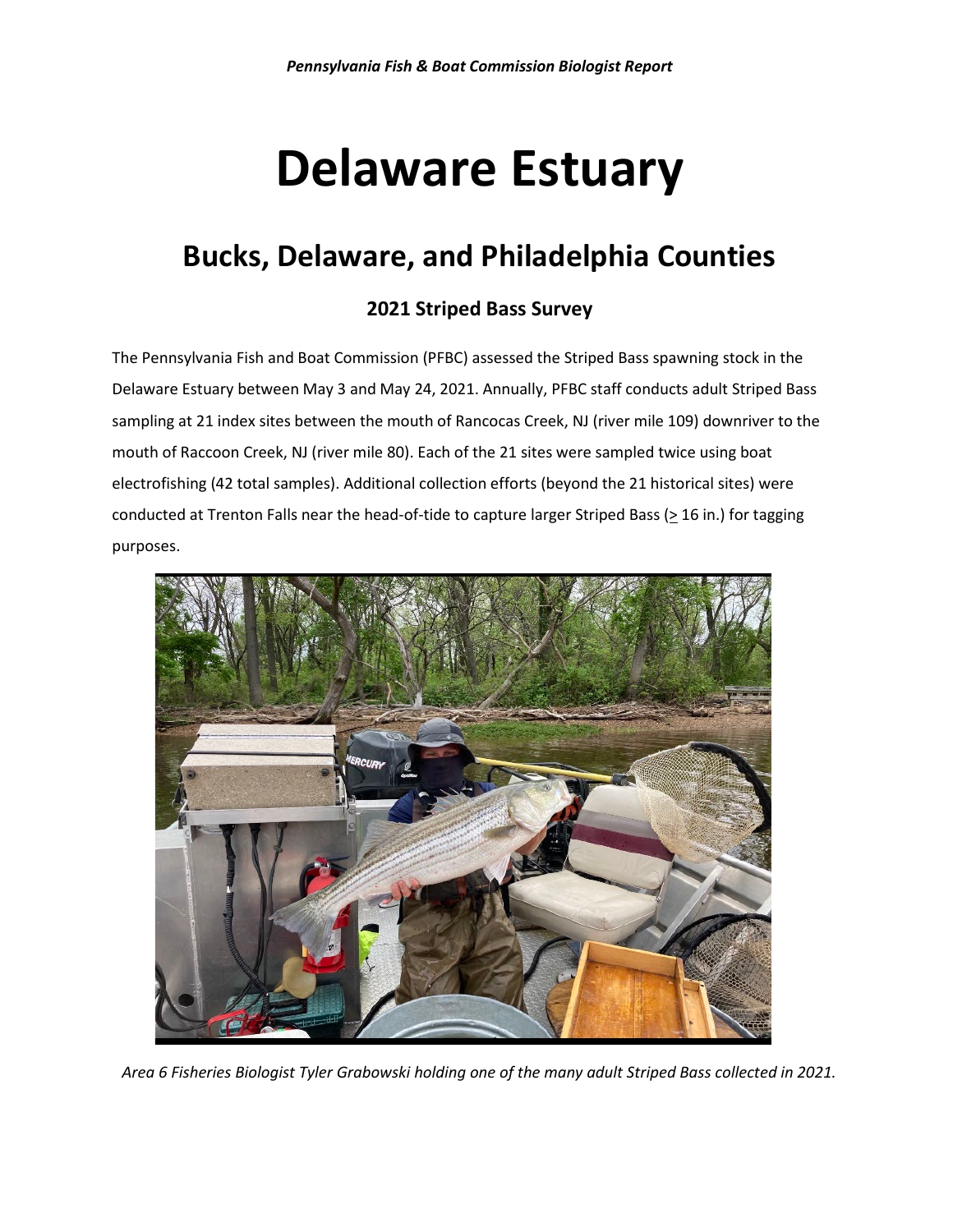A total of 336 fish were captured at the 42 index sites in 2021. Males accounted for 78% of the total catch and ranged from 8 to 38 in., while females accounted for 13% of the total catch and ranged from 25 to 45 in. The remaining 9% of the total catch was comprised of fish of unknown sex. Sex could not be determined for these fish because they were small, sexually immature juveniles or larger fish that were not "running ripe" (actively flowing milt) or did not exhibit distinguishing features (large, bulbous stomachs in pre-spawn females) at the time of capture. Fish of unknown sex ranged from 8 to 25 in. The total catch rate (19.7 fish/hr), catch  $\geq$  12 in (17.1 fish/hr), and catch  $\geq$  28 in (2.2 fish/hr) of Striped Bass during the 2021 survey were all higher than long-term averages (Figure 2).



Figure 2. Electrofishing catch rates for Striped Bass captured from the Delaware Estuary between May 3 and 24, 2021 compared to corresponding long-term averages (1996 to 2020). Vertical black bars depict the 95% confidence intervals.

The total catch rate of Striped Bass from the 2021 survey represents the eleventh highest catch rate on record since monitoring began in 1996. Further, the catch rate of Striped Bass > 28 in was the tenth highest catch rate recorded over the time series. The catch rates of these larger fish, until 2021, had been declining for several years (Figure 3), which resulted in action being taken by the Atlantic States Marine [Fisheries Commission](http://www.asmfc.org/uploads/file/5dc071b0pr35AtlStripedBassAddVI_Approval.pdf) (ASMFC) in the fall of 2019 in an effort to reduce fishing mortality of the coastwide Striped Bass stock. Striped Bass of larger sizes ( $\geq$  28 inches) are generally mature females (Figure 4). Therefore, limiting harvest of these fish is important to ensure these fish can spawn and contribute to the overall Striped Bass population.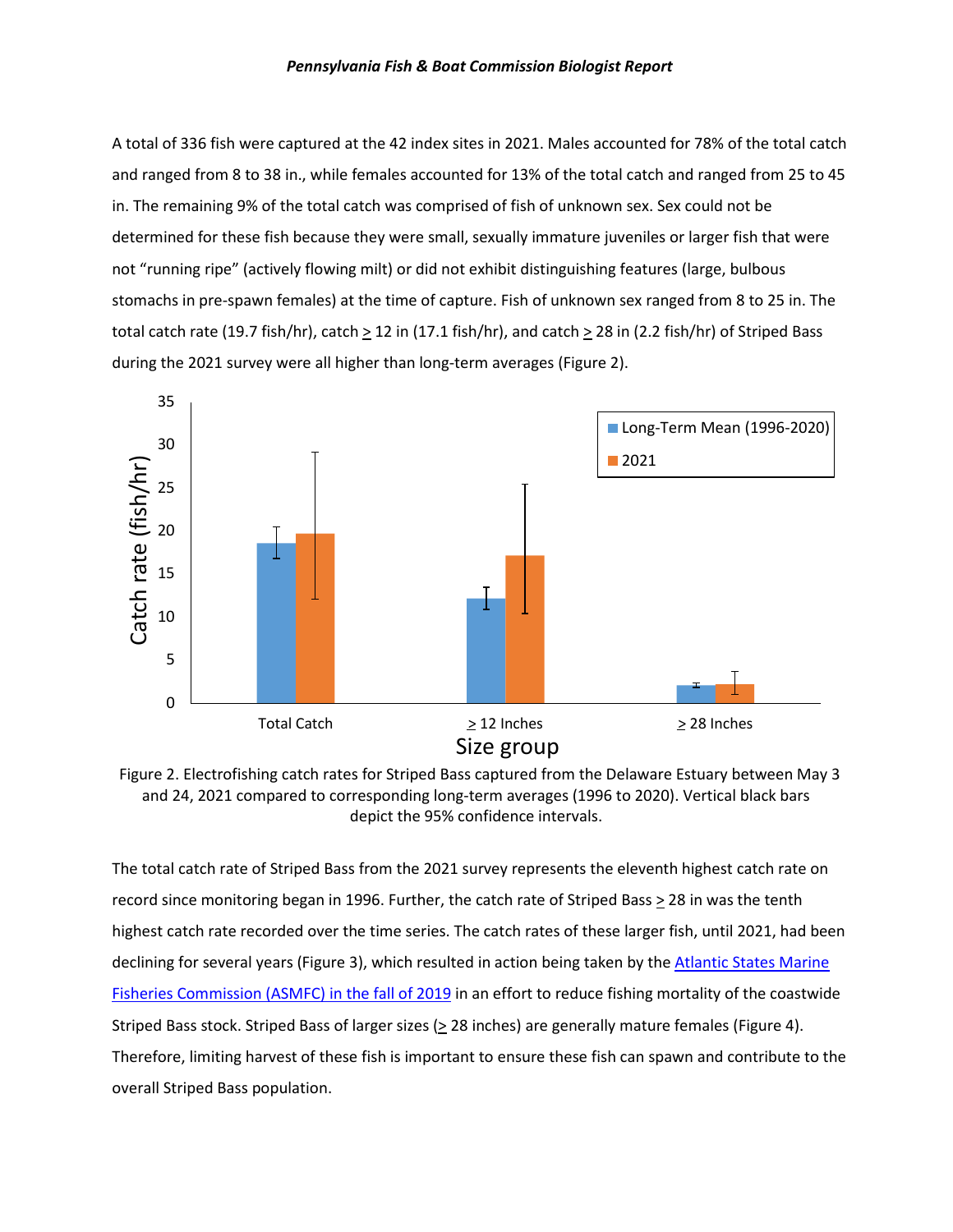

Figure 3. Catch rate of Striped Bass greater than 28 inches collected during the Striped Bass spawning stock survey (1996-2021).



Figure 4. Length-frequency distribution of Striped Bass collected during the 2021 spawning stock survey. Bars within slots represent fish available for harvest during their respective seasons.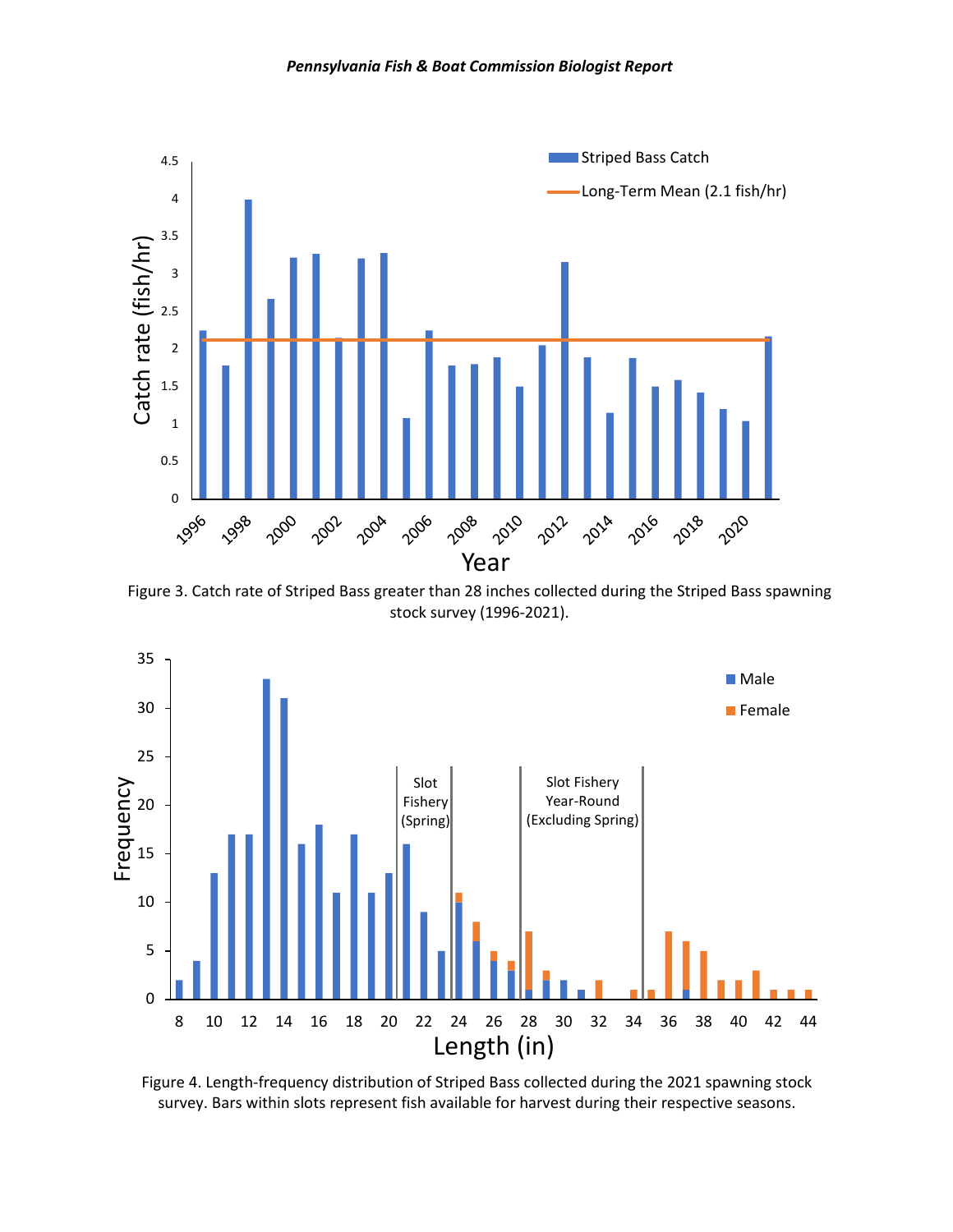#### *Pennsylvania Fish & Boat Commission Biologist Report*

Striped Bass reproductive events that result in large year classes contribute substantially to the overall population. Therefore, it is important to track the progression of these year class to the adult population. Biologists evaluate year class contribution by collecting scales from individuals and assign an age estimate to that fish. Due to differences in growth between male and female Striped Bass, ages are not assigned to fish of unknown sex. Half (50%) of the Striped Bass aged in 2021 represented fish from the 2017 and 2018 year classes. Figure 5 shows a scale collected from an age-3 (2018 year class) Striped Bass. We remain hopefull, that the recent large year classes and the above average number of fish  $\geq$  28 in documented here, combined with the proactive steps taken by the ASMFC Striped Bass Board to reduce fishing mortality, will result in a higher spawning stock biomass and improved reproduction.



Figure 5. A scale sample from an age-3 male Striped Bass collected in 2021. More information about how biologists age fish can be found at this [link.](https://www.fishandboat.com/LearningCenter/ActivitiesAndEducationPortal/Documents/AscaleToTell.pdf)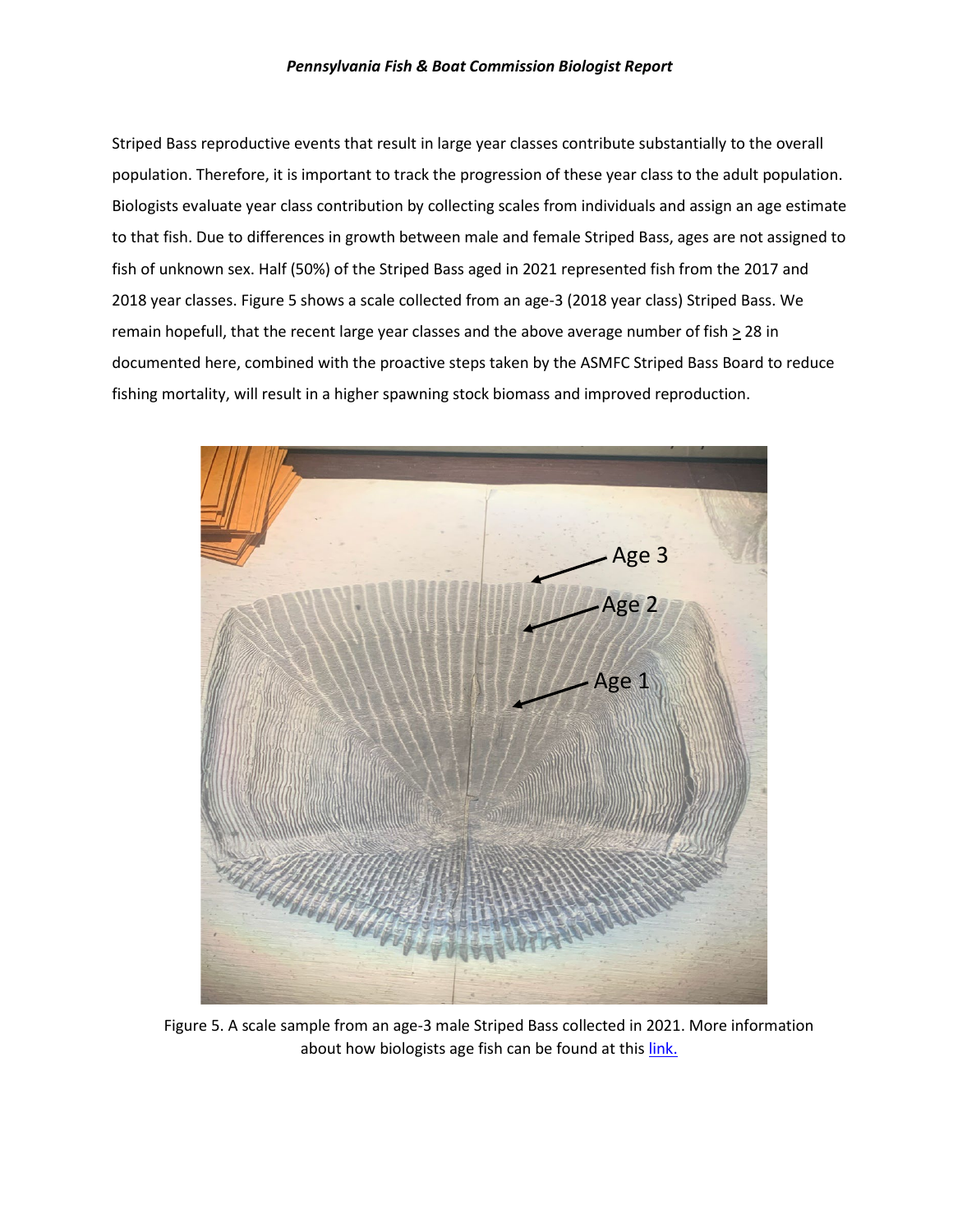#### *Pennsylvania Fish & Boat Commission Biologist Report*

In 2021, a total of 269 Striped Bass ≥16 in were tagged with a pink-colored U.S. Fish and Wildlife Service (USFWS) reward tags (see photo below), as part of a multi-state, coastwide tagging program. Information gathered from tagging programs relies on angler reporting and allows fisheries biologists to monitor coastal movement patterns, determine where fish are harvested, estimate annual fishing mortality, and angler release rates.



*Note the three-inch, pink, spaghetti-like tag near the tip of the left pectoral fin. Please report reward tags to the U.S. Fish and Wildlife Service by calling 1-800-448-8322.*

Between 1995 and 2021, the PFBC tagged a total of 5,938 Striped Bass in the Delaware Estuary. As of December 2021, 15% of the 5,938 tagged fish were reported as caught. Recreational and commercial fishermen accounted for 89% and 7% of these captures, respectively, and 4% were credited to other collectors, such as scientific researchers. Of the reported tags, 52% were caught and released, 47% were harvested, and 1% were found dead, dying, or were captured while performing scientific research. Recreational and commercial fishermen harvested 46% and 78% of the tagged Striped Bass that they caught, respectively. The ratio of female to male Striped Bass in the harvest was 1.5:1, indicating more harvest pressure on the female segment of the population. However, this ratio was likely influenced by the large number of tagged males that were too small to be legally harvested. Fish tagged by the PFBC have been caught from Maine to North Carolina. A large portion of these tagged fish were caught by anglers along the Atlantic coast of New Jersey, in the Chesapeake Bay, and the Delaware Bay (or from tributaries to the bay; Figure 6).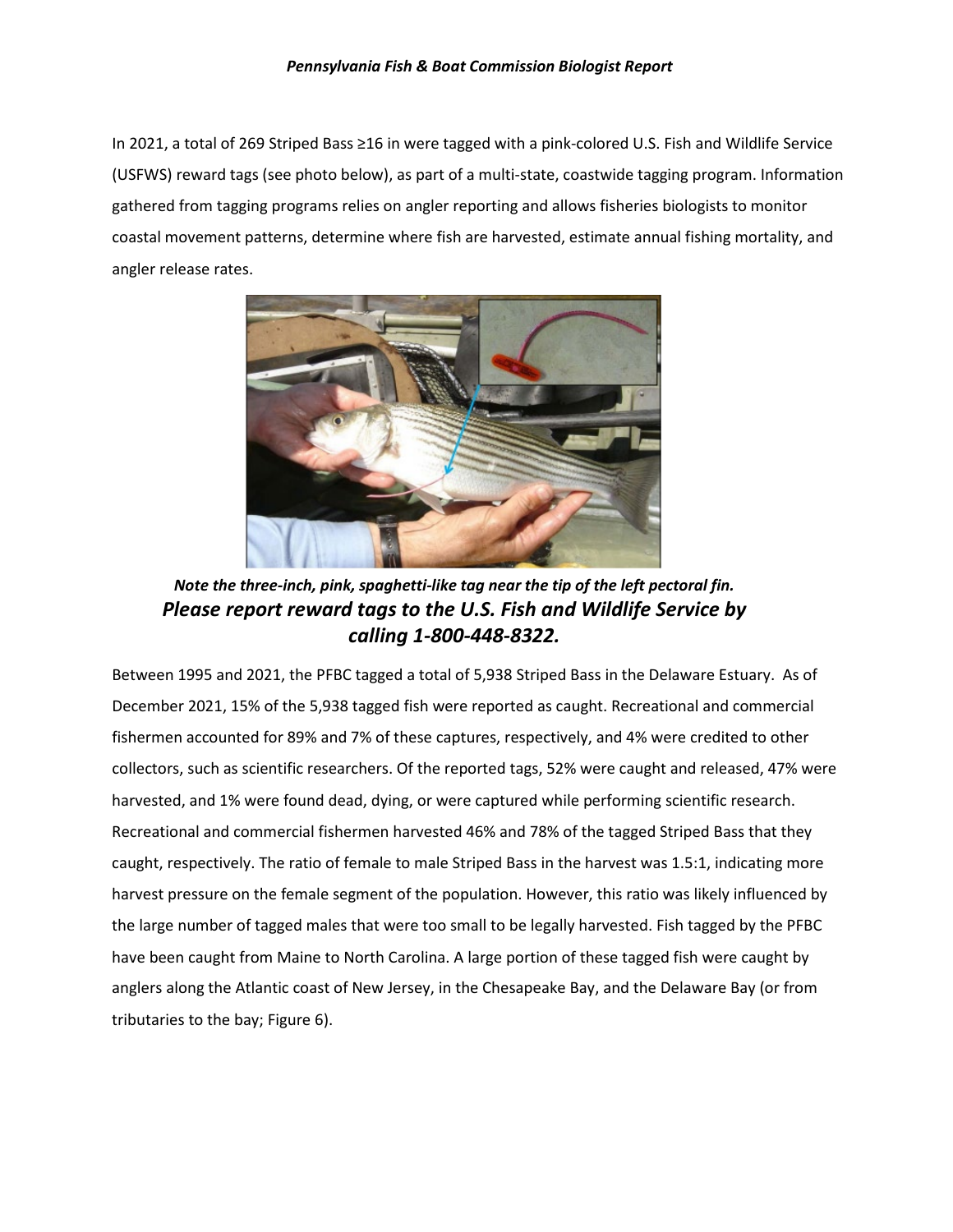

Figure 6. Percent of tag returns by state of recapture for Striped Bass tagged by the Pennsylvania Fish and Boat Commission in the Delaware Estuary between 1995 and 2021. UN = unknown recapture location.

Based on PFBC tagging data, it appears that some Striped Bass exhibit strong site fidelity (return to the same areas of the Delaware River) each year. For example, in 2021 nine fish were captured in PA or NJ waters of the Delaware River (reports for these fish included a detailed site description), of which 4 were caught at the exact location that they were tagged in a previous year (one fish was tagged in 2021). The longest interval between tagging and being reported by an angler was 3 years. Additionally, for the first time in 26 years of tagging, a fish was tagged during the PFBC annual survey and was subsequently caught by anglers twice within a month of the tagging event. Based on detailed angler reports, this fish was caught at the same location that it was tagged. Anglers are encouraged to provide specific location information when reporting tagged fish (ex. Betsy Ross Bridge versus just simply saying Philadelphia). This detailed information allows PFBC biologists to further understand site fidelity and identify potentially important spawning areas.

In 2020, new size limits and circle hook regulations were implemented in effort to reduce fishing mortality of Striped Bass in the Delaware River. The size and creel limits for the 2022 Striped Bass season are provided in Table 1 below. Figure 7 provides a comparison of fishing hooks and highlights the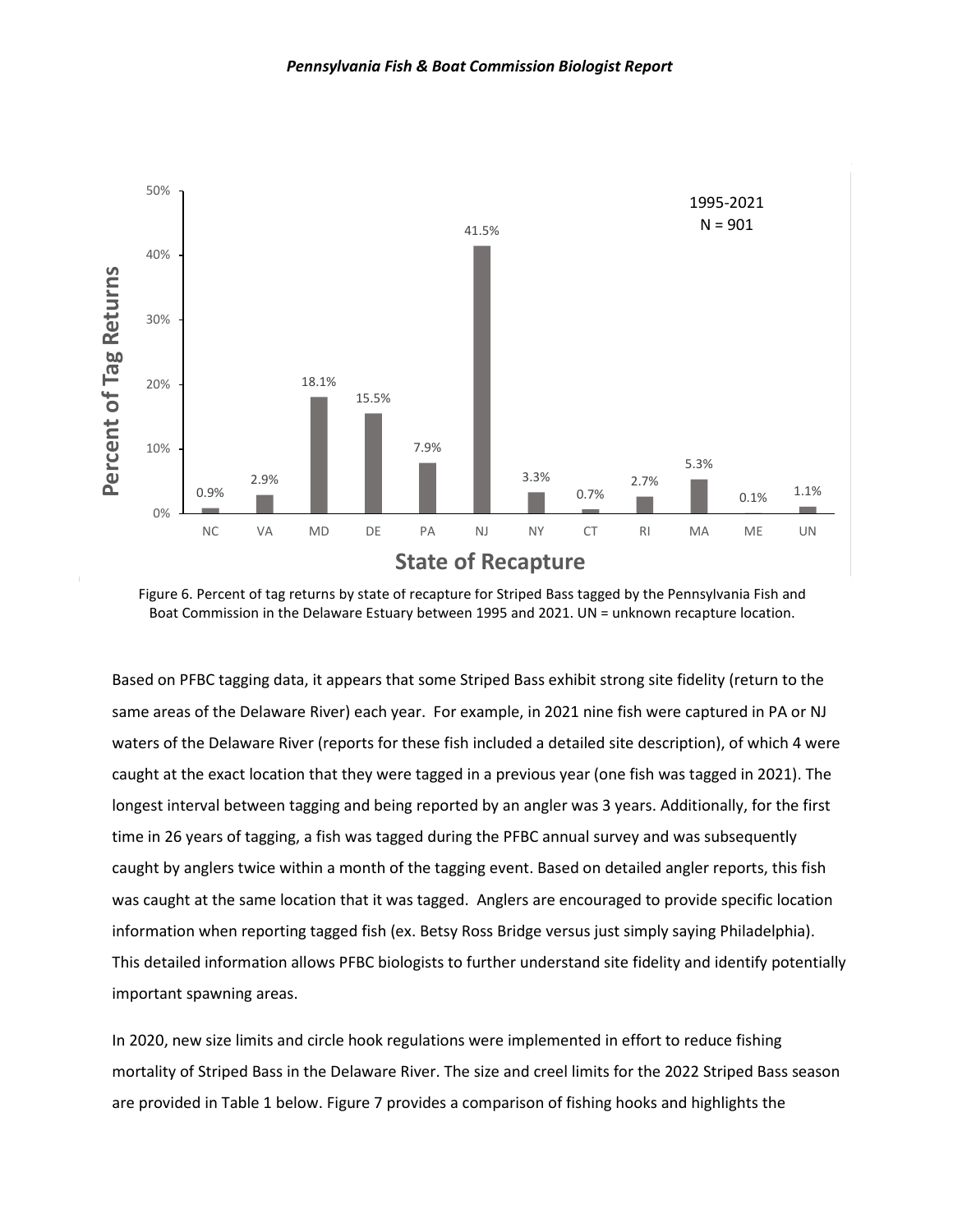required non-offset circle hook design. Non-offset circle hooks are required when fishing with bait in the Delaware Estuary, regardless of species being targeted. Anglers are also advised that New Jersey regulations apply if they cross the PA/NJ boundary line, which is delineated as the approximate middle of the channel. Also, in addition to possessing a valid Pennsylvania fishing license, anglers targeting Striped Bass in the Delaware River and Estuary below Trenton Falls are required to register for the PFBC's free on-line Saltwater Angler Registry through th[e huntfish.pa.gov](https://huntfish.pa.gov/) webpage. Likewise, if fishing across the state line in New Jersey, Pennsylvania anglers must also register in the free New Jersey Saltwater [Recreational Registry Program.](https://www.nj.gov/dep/saltwaterregistry/index.html)

Table 1. Regulations for the Striped Bass fishery in the Delaware River and Estuary, including tributaries from the mouths of the tributaries upstream to the limit of tidal influence. Note the upper slot numbers of 24 and 35 inches are not inclusive, meaning it is illegal to harvest fish  $\geq$  24 or  $\geq$  35 inches for each respective slot length limit.

| Location                                                  | <b>Length Limit</b>        | Bag    | <b>Other</b>                      | Open           |
|-----------------------------------------------------------|----------------------------|--------|-----------------------------------|----------------|
|                                                           |                            | Limits |                                   | <b>Season</b>  |
| Pennsylvania                                              | $21$ " to less than $24$ " | 2      | In-line (non-offset) circle hooks | $4/1 - 5/31$   |
| Delaware Estuary                                          |                            |        | required when fishing with bait   |                |
| PA/DE state line upriver to                               | $28$ " to less than $35$ " |        | In-line (non-offset) circle hooks | $1/1 - 3/31$ , |
| Calhoun St. Bridge at<br>Morrisville, PA (56 river-miles) |                            |        | required when fishing with bait   | $6/1 - 12/31$  |
| Pennsylvania                                              |                            |        | In-line (non-offset) circle hooks |                |
| Delaware River (non-tidal)                                | $28$ " to less than $35$ " |        | recommended when fishing with     | $1/1 - 12/31$  |
| Calhoun St. Bridge upriver (196                           |                            |        | bait                              |                |
| river-miles)                                              |                            |        |                                   |                |



Figure 7. A comparison of hook types showing the approved in-line (non-offset) hook type required when fishing with bait in the Delaware Estuary.

\*Image courtesy of the Virginia Marine Resources Commission